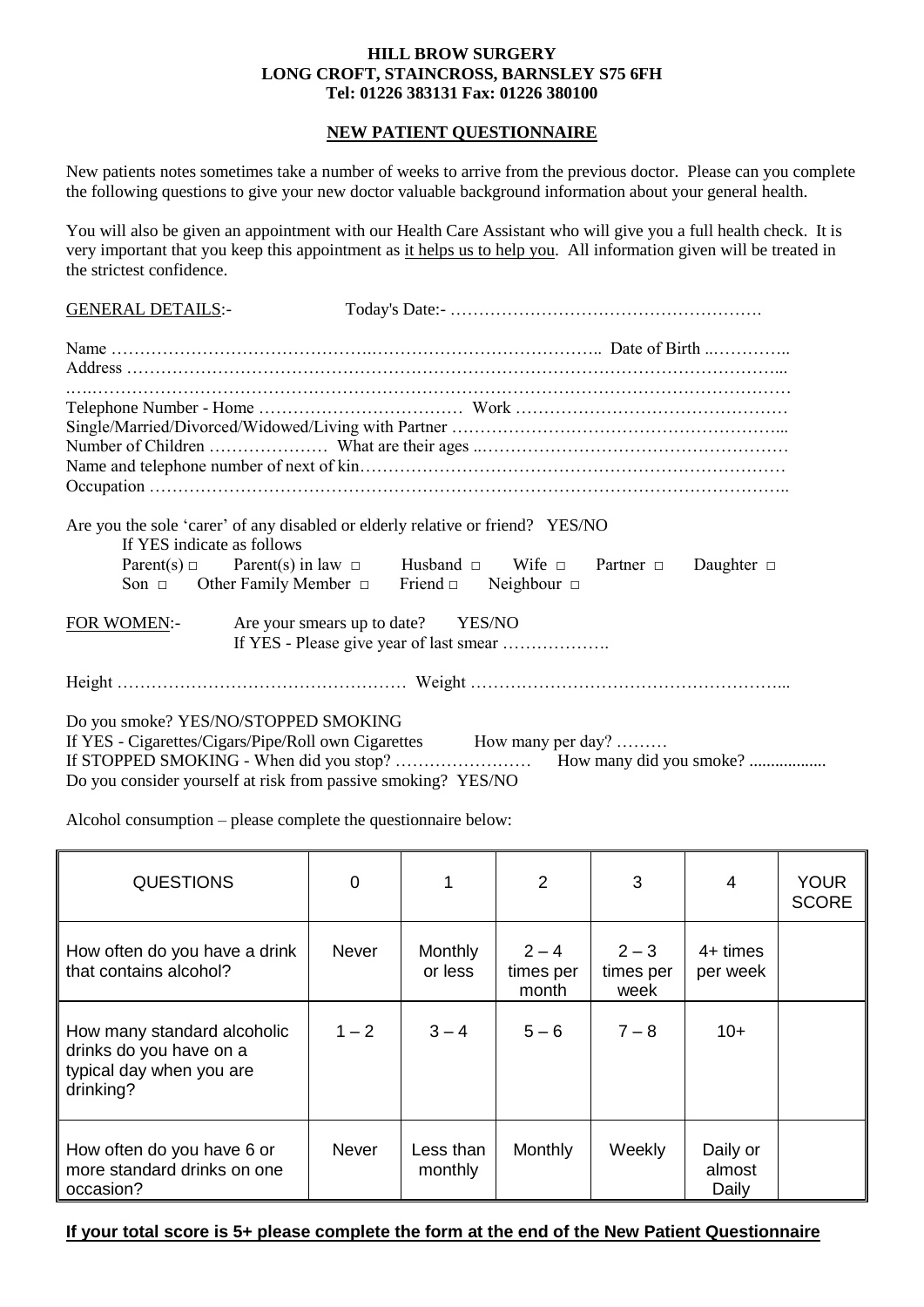| Do you take exercise? YES/NO                                                                                                                                                                                                             | Type of exercise: Mild $\Box$ Moderate $\Box$ Exertive $\Box$                              |                                                                                                                                                                                                                    |  |
|------------------------------------------------------------------------------------------------------------------------------------------------------------------------------------------------------------------------------------------|--------------------------------------------------------------------------------------------|--------------------------------------------------------------------------------------------------------------------------------------------------------------------------------------------------------------------|--|
| Are you on a weight reducing diet? YES/NO<br>Are you on a Gluten Free diet? YES/NO<br>Are you on a Vegetarian diet? YES/NO<br>Are you on a Vegan diet? YES/NO<br>Are you on a low fat diet? YES/NO<br>Are you on a low salt diet? YES/NO | How many portions of fruit and vegetables do you eat per day?                              |                                                                                                                                                                                                                    |  |
| investigations or tests, and the date or year.                                                                                                                                                                                           |                                                                                            | MEDICAL HISTORY - Please give brief details of any illness which you have suffered, hospital admission,                                                                                                            |  |
| If YES - Please give details below.                                                                                                                                                                                                      | <b>MEDICATION</b> - Are you taking any medication at present?                              | YES/NO                                                                                                                                                                                                             |  |
| <b>Name</b>                                                                                                                                                                                                                              | Dose                                                                                       | What is it for?                                                                                                                                                                                                    |  |
| Relation                                                                                                                                                                                                                                 | Broncitis/COAD, Cancer, Diabetes, Heart Attack, Raised Blood Pressure, Stroke)?<br>Illness | <b>FAMILY HISTORY</b> - Have any of your close relatives (Grandparents/Parents/Sisters/Brothers/ Aunts/Uncles)<br>suffered from any serious illness (for example, Heart Disease, High Cholesterol, Angina, Asthma, |  |
|                                                                                                                                                                                                                                          |                                                                                            |                                                                                                                                                                                                                    |  |
| Are you in good health at the present time?                                                                                                                                                                                              | YES/NO<br>Have you any illness or other problem you wish to discuss?                       | YES/NO                                                                                                                                                                                                             |  |
|                                                                                                                                                                                                                                          |                                                                                            |                                                                                                                                                                                                                    |  |
|                                                                                                                                                                                                                                          | ETHNIC CATEGORY (TICK AS APPROPRIATE)                                                      |                                                                                                                                                                                                                    |  |
| White British                                                                                                                                                                                                                            |                                                                                            | Pakistani                                                                                                                                                                                                          |  |
| White Irish                                                                                                                                                                                                                              |                                                                                            | Bangladeshi                                                                                                                                                                                                        |  |
| Any Other White Background                                                                                                                                                                                                               |                                                                                            | Any Other Asian Background                                                                                                                                                                                         |  |
| White and Black Caribbean                                                                                                                                                                                                                |                                                                                            | <b>Black Caribbean</b>                                                                                                                                                                                             |  |
| White and Black African                                                                                                                                                                                                                  |                                                                                            | <b>Black African</b>                                                                                                                                                                                               |  |
| White and Asian                                                                                                                                                                                                                          |                                                                                            | Any Other Black Background                                                                                                                                                                                         |  |
| Any Other Mixed Background                                                                                                                                                                                                               |                                                                                            | Chinese                                                                                                                                                                                                            |  |

## MAIN LANGUAGE SPOKEN (PLEASE INDICATE BELOW)

Indian Any Other Ethnic Group

English YES/NO

If NO please specify your main language……………………………………………………………………